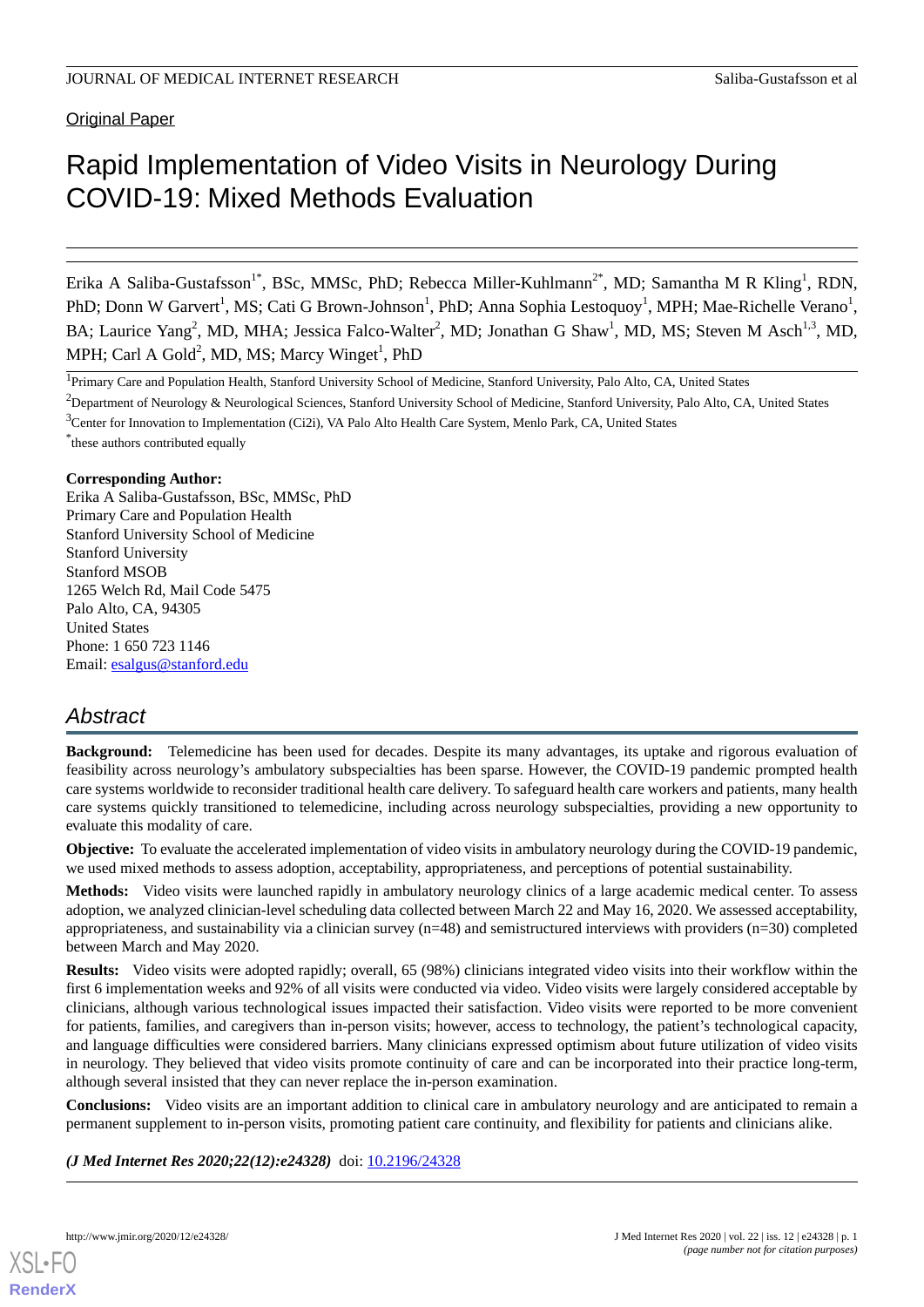#### **KEYWORDS**

teleneurology; telemedicine; telehealth; ambulatory neurology; video visits; COVID-19; implementation; outcomes; video; neurology; mixed methods; acceptability; sustainability

# *Introduction*

Telemedicine has been used for decades, yet its uptake and rigorous evaluation of feasibility across neurology's ambulatory subspecialties has been sparse [\[1](#page-8-0)[,2](#page-8-1)]. Studies have shown several advantages of telemedicine including improved access to care [[3](#page-8-2)[,4](#page-8-3)], less travel burden, and fewer associated out-of-pocket and health care costs [[1](#page-8-0)[,5](#page-8-4)-[8\]](#page-8-5). Nonetheless, integration of virtual visits into ambulatory neurology care, where the physical examination and nuanced communication play a strong role, has been received with some hesitation [[7,](#page-8-6)[9](#page-8-7)-[13\]](#page-9-0). Further, issues related to technology, compensation, payor reimbursement, policy, hardware/software costs, credentialing, liability, and requirements for in-person evaluations prior to virtual care, have also limited its adoption [[1,](#page-8-0)[8](#page-8-5),[11,](#page-9-1)[13](#page-9-0)-[17\]](#page-9-2).

The declaration of COVID-19 as a pandemic in March 2020 prompted health care systems worldwide to reconsider traditional health care delivery and quickly transition to telemedicine [[18-](#page-9-3)[21](#page-9-4)]. In regions with rapidly increasing COVID-19 cases and early stay-at-home directives, health care systems rapidly built and implemented infrastructure for telemedicine technologies to protect health care workers and patients, and conserve personal protective equipment. To further support this pivot and maintain health care access, the United States loosened previously stringent federal regulations on reimbursements, licensing, and Health Insurance Portability and Accountability Act (HIPAA) compliance [[22,](#page-9-5)[23](#page-9-6)]. In neurology specifically, the urgent need to provide care safely to patients with chronic illnesses while preventing disease transmission during clinic visits, led to rapid implementation of video visits across all subspecialties [\[24](#page-9-7)[-29](#page-9-8)].

<span id="page-1-0"></span>In this study, we evaluate the implementation of video visits in Stanford Health Care's (California, United States) ambulatory neurology clinics using mixed methods to assess adoption and explore clinicians' perspectives on the acceptability, appropriateness, and sustainability of this broad expansion.

# *Methods*

### **Setting**

This quality improvement project received a nonresearch determination by Stanford University's Institutional Review Board (IRB-55644). It was conducted at Stanford University's Department of Neurology and Neurological Sciences, which includes 11 ambulatory subspecialties staffed by 60 physicians and 8 advanced practice providers (APPs). As previously described [\[27](#page-9-9)], at the beginning of the local COVID-19 stay-at-home directive in March 2020, approximately 50 in-clinic computers were video visit–enabled, and 50 additional computer devices were readied for remote use by providers. Clinic staff converted >90% of scheduled in-person visits to video. In-person visits were reserved for procedures such as autonomic testing, implanted device programming, injections, electromyography, and electroencephalograms, as well as patients determined either during previsit screening or initial video visit to require a full examination.

#### **Primary Outcomes, Data Collection, and Analysis**

#### *Overview*

The primary implementation outcomes assessed were adoption, acceptability, appropriateness, and perceived sustainability of video visits [\[30](#page-9-10)], as described in [Table 1.](#page-1-0) Clinician-level scheduling data were used to assess adoption. A combination of a clinician survey and interviews were used to assess acceptability, appropriateness, and perceived sustainability. Clinicians included physicians and APPs.

**Table 1.** Implementation outcomes, definitions, and data sources applied in the evaluation of the implementation of video visits in ambulatory neurology.

| Proctor et al's [30] imple-<br>mentation outcomes | Definitions                                                                                                                                                                         | Data sources                                 |
|---------------------------------------------------|-------------------------------------------------------------------------------------------------------------------------------------------------------------------------------------|----------------------------------------------|
| Adoption                                          | Uptake of video visits in ambulatory neurology                                                                                                                                      | Scheduling data                              |
| Acceptability                                     | Clinicians' overall satisfaction with video visits                                                                                                                                  | Clinician interviews and<br>clinician survey |
| Appropriateness                                   | "Fit for purpose": clinicians' perceived suitability and practicability of video visits for a<br>successful patient visit to achieve similar patient outcomes to an in-person visit | Clinician interviews and<br>clinician survey |
| Sustainability                                    | Clinicians' views on the future use of video visits in their practice                                                                                                               | Clinician interviews and<br>clinician survey |

#### *Scheduling Data*

Clinician-level scheduling data were extracted for all clinicians who had the opportunity to conduct video visits. The first week of the stay-at-home order (March 15-21, 2020) was considered a transition week where the physician champion onboarded physicians onto the video visit platform. To assess our primary outcome, adoption, scheduling data from the 8-week

[XSL](http://www.w3.org/Style/XSL)•FO **[RenderX](http://www.renderx.com/)**

implementation period (March 22 through May 16, 2020) was used for analysis; the transition week was excluded. Adoption was assessed in three ways: (1) proportion of clinicians who conducted video visits, (2) proportion of visits completed via video during the COVID-19 pandemic, and (3) proportion of all "expected" visits that were done via video, where "expected" was defined as the estimated number of visits completed had COVID-19 not occurred (ie, visit volume from the same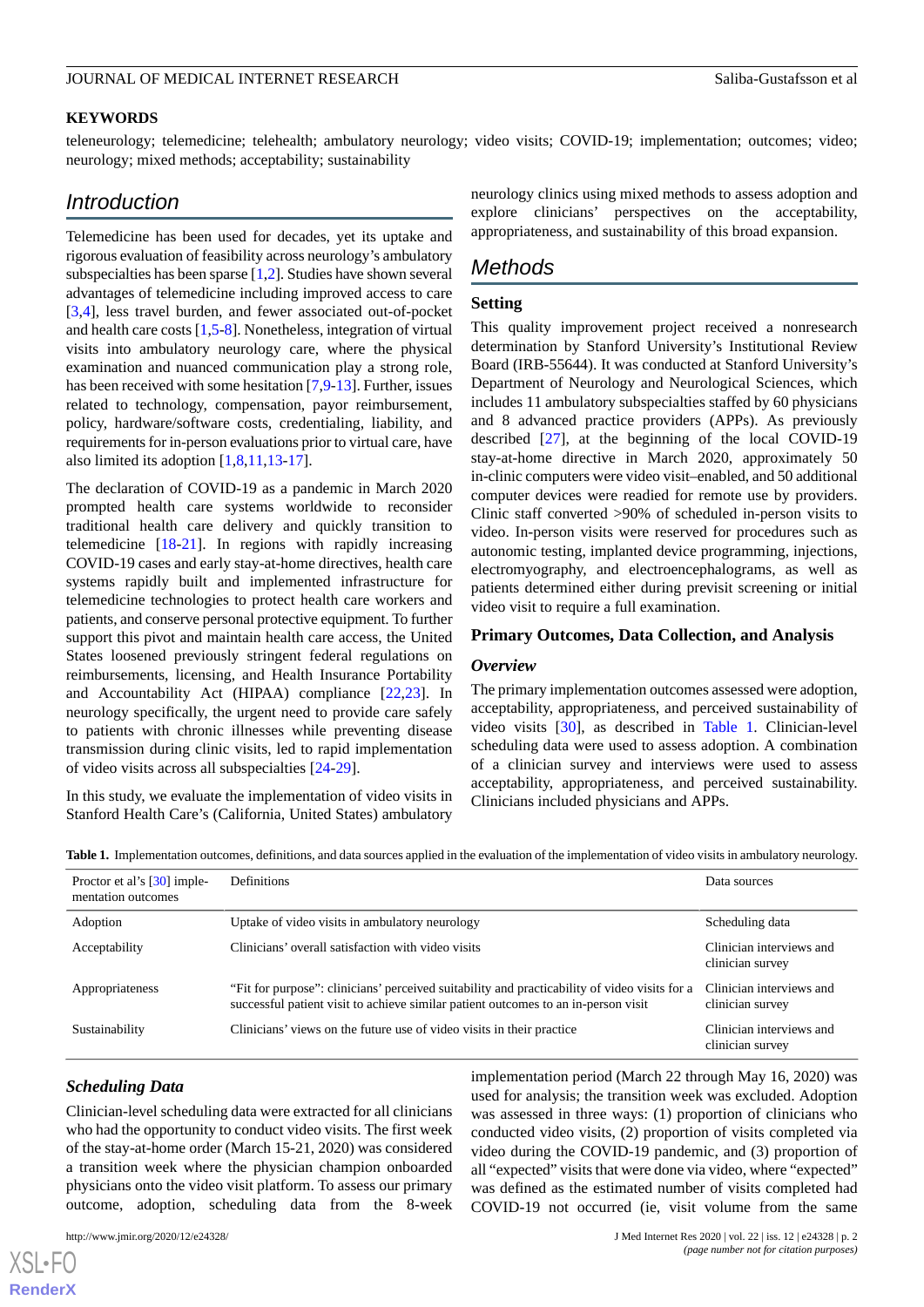calendar period in the prior year, March 24 through May 18, 2019).

The number of visits completed during the implementation period (ie, numerator) and comparator period (ie, denominator) included visit types that could be feasibly conducted in-person or via video. Visit types inherently requiring in-person patient interaction, such as procedures and research visits, were excluded. The percentage of "expected" visits is shown for video and in-person visits separately, along with the percentage of lost potential visits. The proportion of all "expected" visits completed is a measure of the proportion of "saved" or "protected" visits attributable to video visits during the COVID-19 stay-at-home period*.*

#### *Clinician Survey*

We developed a 20-item survey informed by early interview findings and reflections from the clinical improvement team. The survey was administered via Stanford's REDCap platform [[31\]](#page-9-11) and emailed to all clinicians using video visits in May 2020, followed by two reminders. To increase response rates, clinicians were encouraged to complete the survey during division meetings and reminded personally by clinical leaders. Descriptive analyses were conducted on 5 items ([Multimedia](#page-8-8) [Appendix 1](#page-8-8)): (1) need for and timing of in-person visits to supplement video visits, (2) top three concerns regarding video visits, (3) top three reasons for excitement for video visits, (4) video visits support of overall clinician wellbeing, and (5) video visit usage to shift uncompensated to compensated work. The number and percentage of clinicians indicating each response are reported for questions 1-3 and for those indicating "agree" or "strongly agree" for questions 4 and 5.

All quantitative data were processed and analyzed using SAS (Version 9.4; SAS Institute Inc), R (Version 4.0.2; R Foundation for Statistical Computing) [[32\]](#page-9-12) and associated packages [\[33](#page-9-13)[-36\]](#page-10-0).

# *Clinician Interviews*

We designed the interview guide ([Multimedia Appendix 2\)](#page-8-9) to encompass three implementation outcomes of interest: acceptability, appropriateness, and perceived sustainability [\[30\]](#page-9-10). A purposive sample of 47 clinicians who had conducted at least one video visit were invited to participate in semistructured phone interviews held between March and May 2020. Stakeholders were intentionally recruited from different neurology subspecialties to obtain a representative departmental sample. In total, 30 clinicians were interviewed and interviews lasted 25 minutes, on average.

Interview notes and transcripts were used for analysis. To ensure anonymity, identifiable information was removed from transcripts and subspecialties with <5 clinicians were grouped. Data were analyzed using both deductive and inductive approaches. Deductive codes were derived from the implementation outcomes of interest [\[30](#page-9-10)]. During analysis, barriers, facilitators, and other emergent themes were identified and coded. A multiphase analysis approach leveraged rapid analytic procedures (eg, template summaries) to extract early themes, consensus coding of transcript summaries to produce interim results, and a matrix analysis [\[37](#page-10-1)] of interview excerpts for final comparison of themes across neurology subspecialties. First, individual interview transcripts were summarized independently by two coauthors into a templated summary document. After review and consensus discussion, transcript summaries were consolidated into a matrix to identify themes and allow for comparison across participants using Microsoft Excel (Microsoft Corp). Four qualitative coauthors met weekly for two months to discuss preliminary results and achieve reporting consensus.

# *Mixed Methods Analysis*

Quantitative and qualitative data were consolidated during analysis and interpreted in parallel to understand the impact of video visits in ambulatory neurology more comprehensively. This approach allowed us to harness strengths and offset weaknesses of the two methodologies [\[38](#page-10-2),[39\]](#page-10-3). We were also able to identify converging and diverging issues regarding adoption, acceptability, appropriateness, and perceived sustainability of video visits.

# *Results*

# **Participants**

Out of the 68 clinicians in the department's 11 ambulatory subspecialties, 66 clinicians conducted regular video visits during the 8-week implementation period and were included in analyses (two clinicians were on leave and thus excluded). [Table](#page-3-0) [2](#page-3-0) summarizes the number of surveyed and interviewed clinicians, by subspecialty. In total, 48 (73%) clinicians responded to the survey and 30 (45%) were interviewed. In total, 21 (32%) clinicians participated in both the survey and interviews. Only 9 (14%) did not participate in either modality.

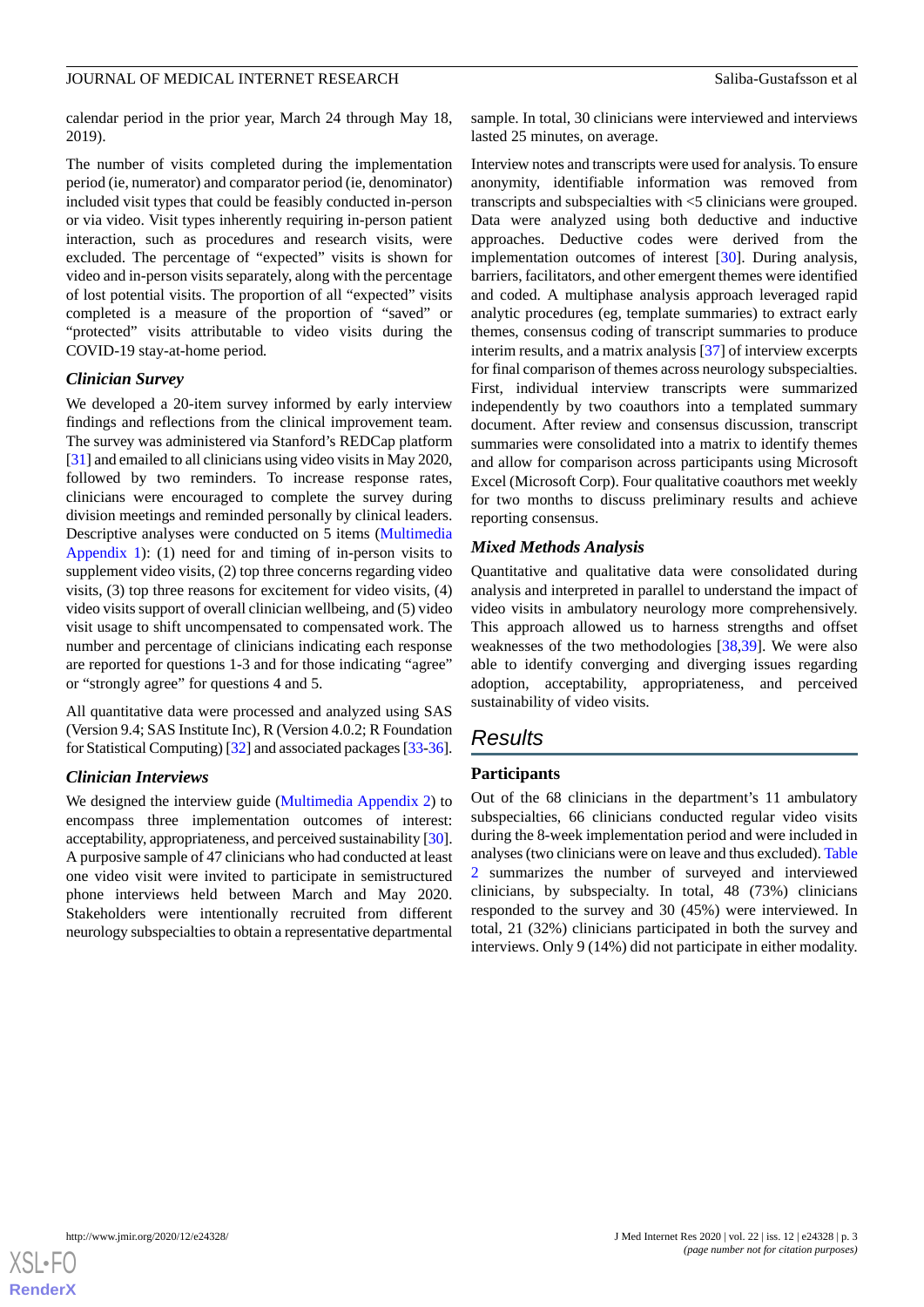<span id="page-3-0"></span>

|  |  |  |  |  | Table 2. Number of ambulatory neurology clinicians who completed the video visit survey and were interviewed, by subspecialty. |
|--|--|--|--|--|--------------------------------------------------------------------------------------------------------------------------------|
|--|--|--|--|--|--------------------------------------------------------------------------------------------------------------------------------|

| Subspecialty                                                    | Interview respondents, n | Survey respondents, n | Total clinicians, n |
|-----------------------------------------------------------------|--------------------------|-----------------------|---------------------|
| Autonomic, neuro-oncology, and neuro-ophthalmology <sup>a</sup> | 3                        | 4                     | 9                   |
| Epilepsy                                                        | 4                        | 9                     | 10                  |
| General neurology                                               | 2                        | 5                     | 5                   |
| Headache                                                        | 4                        | 3                     | 5                   |
| Memory                                                          | 3                        | 4                     | 6                   |
| Movement disorders                                              | 3                        | 8                     | 9                   |
| Neuroimmunology                                                 | 3                        | 5                     | 5                   |
| Neuromuscular                                                   | 4                        | 5                     | 8                   |
| Stroke                                                          | 4                        | 5                     | 9                   |
| Total                                                           | 30 (45%)                 | 48 $(73%)^c$          | 66 (100%)           |

<sup>a</sup>The autonomic, neuro-oncology, and neuro-ophthalmology subspecialties had <5 clinicians and were therefore grouped to ensure anonymity.

<sup>b</sup>Of the 30 interviewees, 29 were physicians and 1 was an advanced practice provider.

<sup>c</sup>Of the 48 survey respondents, 41 were physicians and 7 were advanced practice providers.

# **Adoption**

During the transition week, the clinician champion onboarded 30 of the 66 physicians included in this study, and 129 video visits were conducted. Prior to this transition week, clinicians in these ambulatory neurology clinics had not used video visits. During the 8-week implementation period, video visit adoption was high based on both percentage of clinicians using them, and percentage of visits completed via video. Within the first two weeks, 52 (79%) clinicians integrated video into their practice, increasing to 65 (98%) clinicians by week 6. Almost all (92%) visits were conducted via video and adoption of video visits was high for both new and return patient visits (93% and 91% of completed visits, respectively). The total number of completed visits, conservatively estimated, was almost 80% of expected visits based on the 2019 comparison period ([Figure](#page-3-1) [1A](#page-3-1)). Clinics recuperated more expected return patient (83%) than new patient visit volumes (68%; [Figures 1](#page-3-1)B-C).

<span id="page-3-1"></span>**Figure 1.** Percentage of video visits conducted between March 22 and May 16, 2020, as a proportion of (A) all "expected" visits overall, (B) "expected" new patient visits, and (C) "expected" return patient visits. The "expected" number of visits is defined as the number of completed visits in the comparable 2019 time period. Data only reflect operational scheduling data captured through the EPIC Hyperspace Platform. The data do not reflect no shows, visits conducted on other HIPAA-compliant software or visits that reverted to phone calls. (HIPAA: Health Insurance Portability and Accountability Act).



# **Acceptability**

Overall acceptability of video visits was high, but clinicians experienced technological and scheduling issues, and identified additional needs. Two themes emerged related to acceptance: technology and workflow efficiency.

# *Technology*

While some clinicians experienced a smooth transition to video visits and seamless connection with patients, others dealt with numerous technical issues, jeopardizing their overall satisfaction. Indeed, technology was one of the top 3 concerns regarding video visits for 30 (63%) survey respondents ([Table 3](#page-4-0)).

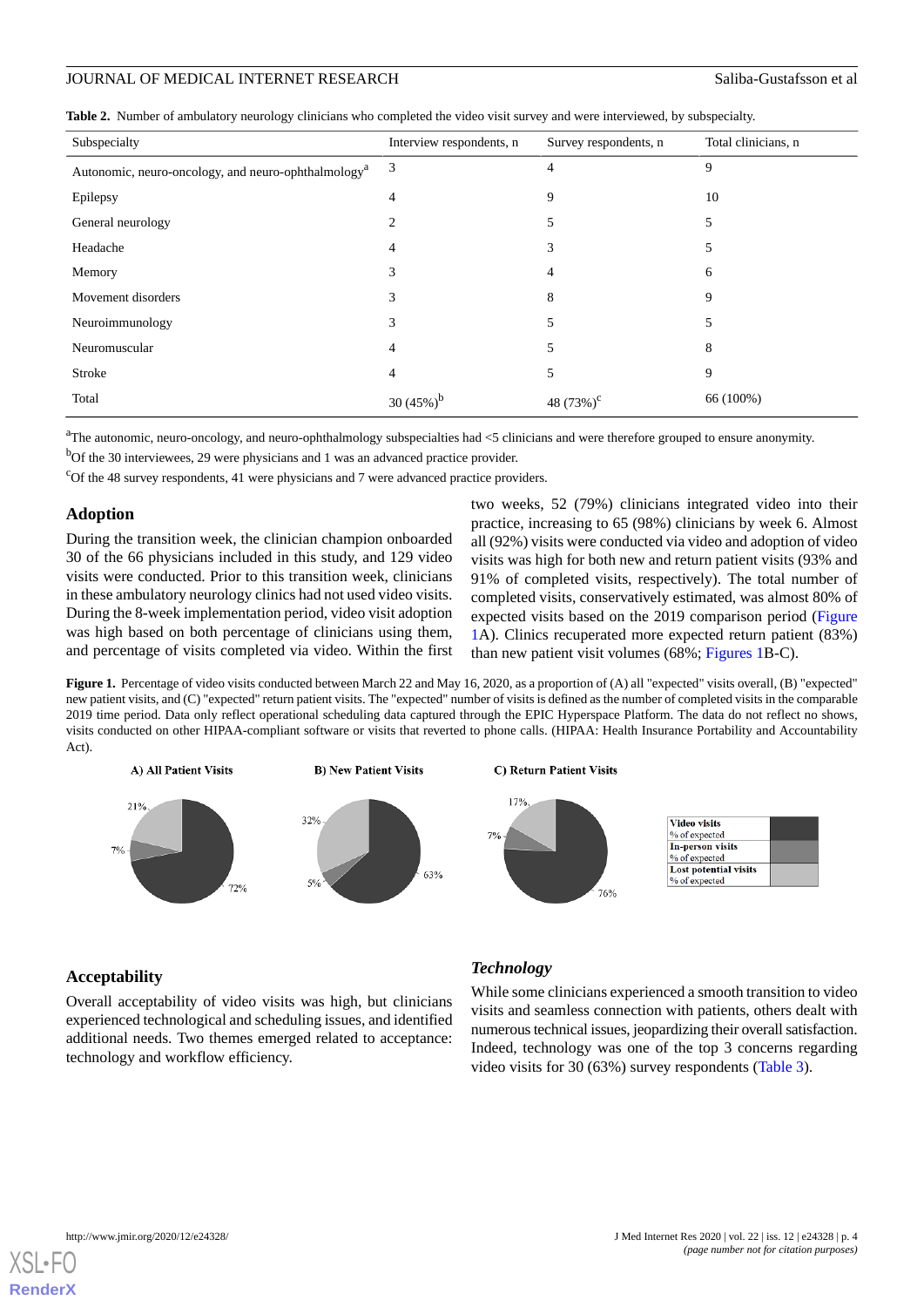<span id="page-4-0"></span>

| Table 3. Ambulatory neurology clinicians' (n=48) top 3 areas of concern related to video visits as reported through survey data. |  |  |
|----------------------------------------------------------------------------------------------------------------------------------|--|--|
|----------------------------------------------------------------------------------------------------------------------------------|--|--|

| With regard to video visits, clinicians (n=48) were concerned about (indicated top 3)    | Survey respondents, $n$ $(\%)$ |
|------------------------------------------------------------------------------------------|--------------------------------|
| <b>Technological limitations</b>                                                         | 30(63)                         |
| Being able to engage in training and education of residents and fellows                  | 21(44)                         |
| Missing/losing the in-person connection/relationship with patients                       | 18(38)                         |
| Including interpreters on video calls                                                    | 17(35)                         |
| Difficulties arranging and completing necessary follow-ups after the video visit         | 14(29)                         |
| Insurance reimbursements for video visits are not the same as for in-person visits       | 8(17)                          |
| Patients' unwillingness to come into clinic for requested in-person visits in the future | 7(15)                          |
| Press-Ganey scores                                                                       | 5(10)                          |
| Patient expectations to have video visits as an option                                   | 3(6)                           |
| Maintaining access to readily available technology and equipment needed for video visits | 2(4)                           |
| Other (providers listed various reasons)                                                 | 9(19)                          |

Several video functionalities were suggested for a successful visit, including the following: (1) *screen sharing* to facilitate patient education and explain imaging results, (2) a *waiting room function* to replicate "stepping out of the room" when engaging with trainees, (3) a *chat box* for troubleshooting, (4) *file sharing* capabilities, (5) *screenshot* capabilities to support efficient charting, and (6) *multiperson teleconferencing* to include other members of the multidisciplinary team, interpreters, trainees, and family members in different physical locations. These functionalities were not available during the study period.

*...when we're discussing end-of-life care issues, to have the physician and respiratory therapist, social worker and palliative care physician, all present in the same 'virtual room', that would be really nice.* [MD19]

Engaging in education of trainees was one of the top 3 concerns for 21 (44%) surveyed clinicians ([Table 3\)](#page-4-0). The initial interface available through the electronic medical record (EMR) only allowed for a two-way call; therefore, parallel software was needed to include trainees.

# *Workflow Efficiency*

Perceptions of workflow efficiency were mixed. Major issues included rigid video visit scheduling, note-taking efficiency, and previsit planning. Several clinicians mentioned that, provided there were no technological issues, video visits helped them stay on schedule. However, hard time limits set by the video visit platform caused frustration. Clinicians could not notify the next patient when running late nor initiate the next visit earlier than scheduled as they might do at the clinic.

*…it's much easier for someone to wait in a physical waiting room if you do happen to run over with a patient who's before them. It's a lot harder or less acceptable if someone is waiting to see you via video and staring at their computer screen for 10 or 15 minutes. … You can't open up another video and say, 'I'm here. I'm just with somebody else, and I'm going to switch back.'* [MD10]

Views on documentation during a video call also differed. Note-taking was considered easier by some during video visits, reducing after-hours charting time. Others were unable to document simultaneously, making them less efficient. Dictation was considered a possible solution.

*…unless you get the screen set up correct[ly], it actually can be really hard to document and type while doing the video visit. The typing can be noisy on the patient's end…* [MD5]

However, most surveyed clinicians (n=34; 71%) agreed or strongly agreed that video visits allowed them to shift uncompensated to compensated work (ie, scheduling a video visit to address concerns that would previously have been managed through either EMR messaging or unscheduled and uncompensated phone calls).

The lack of integration of medical assistants (MAs) in the video visit workflow, resulting in a lack of previsit charting and medication reconciliation, was another concern. Incorporating MAs, or even involving the patient in their own previsit preparation, was deemed necessary for video visits to be sustained.

*I'd like to see it be more efficient… In advance of the visit, it would be nice if they [patients] could do their medication reconciliation. …enter in the last set of vitals that they took for themselves. …enter in their own review of symptoms and chief complaints.* [MD16]

## **Appropriateness: Suitability, Usefulness, and Practicability of Video Visits**

Three themes emerged related to appropriateness of video visits: benefits and barriers, physical examination, and continuity of care, each of which are described below.

# *Benefits and Barriers of Video Visits for Patients and Families/Caregivers*

Clinicians highlighted several benefits of video visits for patients and families/caregivers, including convenience, impact on travel and cost, and seeing the patient's home environment. Barriers

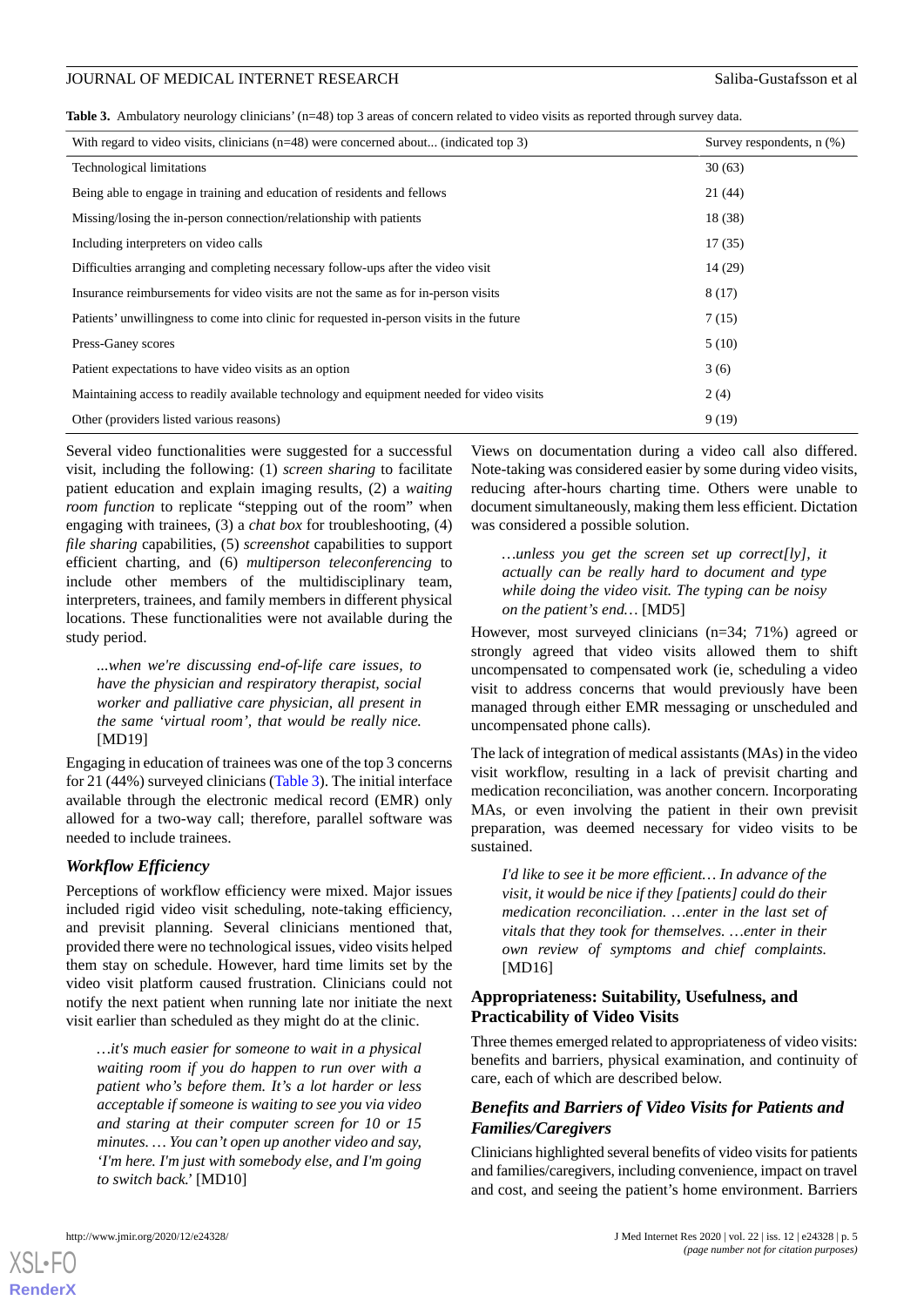noted included access to technology, patient's technological capacity, and language. Video visits were considered advantageous and convenient, saving patients time and money, particularly for older adults and those who travel long distances for appointments. Survey respondents (n=37; 77%) agreed that saving patients unnecessary travel was one of the top 3 benefits ([Table 4](#page-5-0)). Several clinicians supported referring patients to local laboratories to further avoid unnecessary travel. Clinicians also noted that for patients who required assistance (eg, patients with dementia, epilepsy, or mobility issues), the video visit alleviated the travel burden on families/caregivers.

*…it's very convenient for our patients, especially those who are elderly or have neurologic issues. [It] Spares them unnecessary travel and costs...* [MD16]

<span id="page-5-0"></span>**Table 4.** Ambulatory neurology clinicians' (n=48) top 3 areas of excitement related to video visits as reported through survey data.

| With regard to video visits, clinicians $(n=48)$ were excited about (indicated top 3) | Survey respondents, $n$ $(\%)$ |
|---------------------------------------------------------------------------------------|--------------------------------|
| Saving patients from unnecessary travel                                               | 37(77)                         |
| Increased access for vulnerable populations                                           | 33(69)                         |
| Ability to see my patients from my home or nonclinic location                         | 23(48)                         |
| Reduced uncompensated work                                                            | 18 (38)                        |
| Flexible scheduling of patient visits                                                 | 17(35)                         |
| Ability to see patients in their home environment                                     | 3(6)                           |
| Ability to connect with patients' caregivers/family members                           | 3(6)                           |
| Other (providers listed various reasons)                                              | 4(8)                           |

Several clinicians saw value in seeing patients in their home. Not only did it allow more family involvement, but clinicians could also troubleshoot daily functioning issues or modify the patient's environment by directly assessing fall hazards, medications, and home devices.

*…maybe you see … a lot of stuff strewn over the floor and that is why they're falling so much … you might observe things … that might impact their neurological disease on a day to day basis … or you don't think to ask about … in a clinic visit because you're not seeing the world that they're actually living in.* [MD25]

Even though increased access to vulnerable populations was rated as one of the top 3 benefits of video visits (n=33; 69%; [Table 4](#page-5-0)), numerous clinicians mentioned that some patients, particularly older adults and lower-income patient populations (eg, unhoused individuals or rural farm workers), lacked the necessary access to technology and technological capability to support a video call. In the absence of a supportive family member/caregiver, video visits with patients with cognitive, hearing, or visual impairment were also considered nonideal.

*... not suited are patients with some mild to moderate cognitive impairment. ...they have more trouble interacting with the physician and understanding who they're talking to.* [MD25]

Language barriers were also considered a possible limitation of video visit utilization by both interviewees and survey respondents. Specifically, 17 (35%) surveyed clinicians indicated inclusion of interpreters was one of their top 3 concerns ([Table 3](#page-4-0)).

#### *Virtual Physical Examinations*

Clinicians reported that video visits were superior to a phone call, allowing them to gather more information than just a medical history. Although exam needs varied by clinician and subspecialty, several clinicians described that despite challenges,

they were pleasantly surprised to be able to perform several modified physical examinations over video. Nevertheless, many stated that the inability to perform a hands-on physical examination was a limitation of video visits that was best paired with a timely in-person follow-up. Several clinicians mentioned that virtual exams were more time-consuming and occasionally required assistance from a caregiver to position the phone to properly observe the patient, perform certain physician-directed exams, confirm what the patient says, or catch the patient if s/he is at risk of falling.

*You have to have a caregiver, you can't check gait without it [a caregiver] or the patient needs some sort of stand or desk or something where they can put the computer down at the end of a hallway and then asking the patient to find a hallway that they can walk back and forth is really the best way to do it. But a caregiver probably works best.* [MD21]

Additional limitations were related to the patient's immediate environment, including adequate space for the patient to move around, and sufficient lighting. Camera positioning was also critical. If positioned too close, the clinician lacked sufficient visual field to observe the patient's entire body. Clinicians also noted that occasionally patients took their video call at inappropriate times (eg, while working or driving), despite previsit counseling.

#### *Promoting Continuity of Care*

Clinicians considered video visits beneficial to ensure continuity of care for chronic conditions. There was general agreement that video visits are best suited for established patients, especially those who are stable/uncomplicated, or for a quick checkup without extensive examination or testing. Although several clinicians felt that most patients were appropriate for video visits, the majority agreed that new patient visits, and patients with acute conditions and declining health, were less suited due to relative ease of the complete physical examination

```
XSL•FO
RenderX
```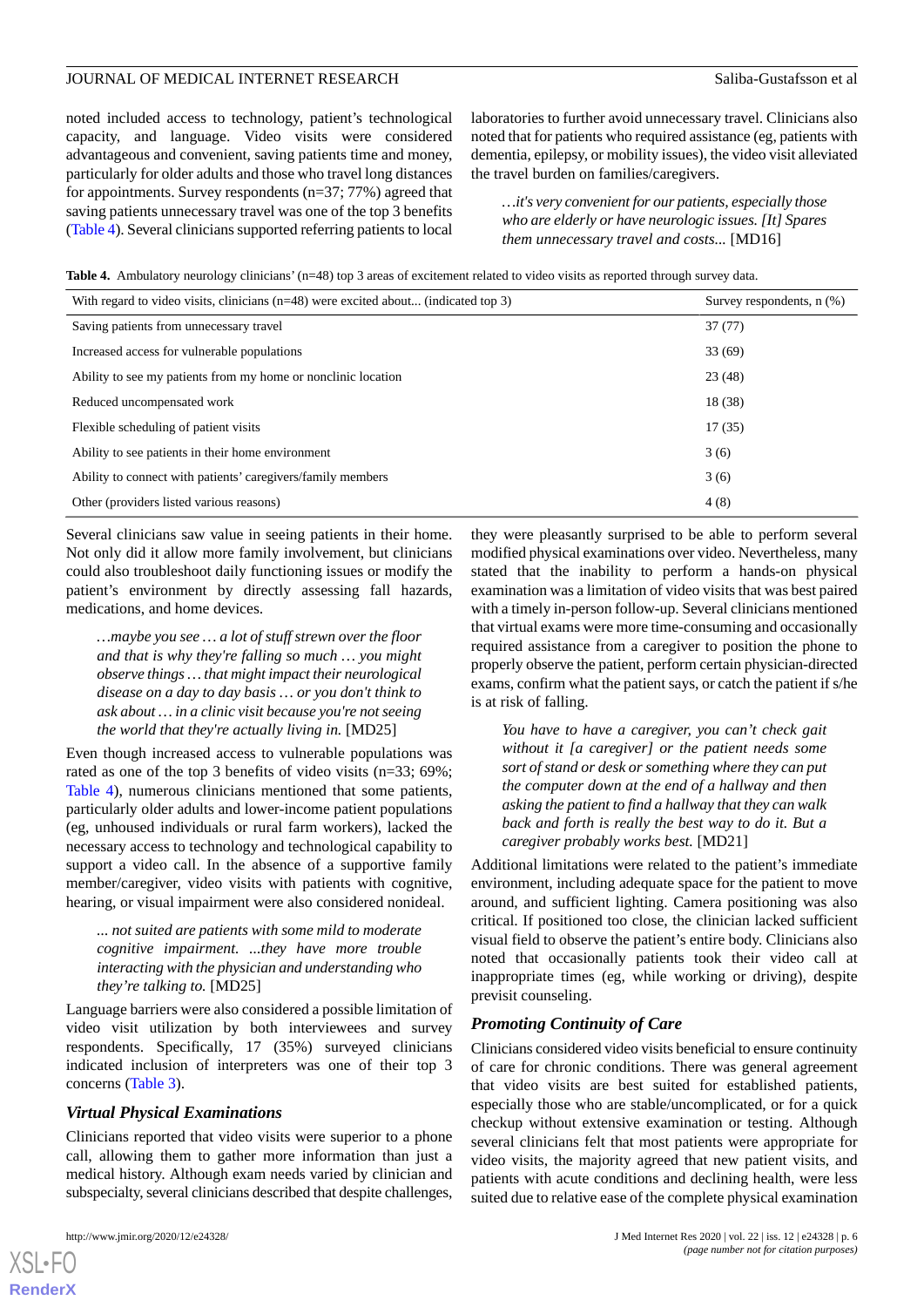when conducted in person. Many preferred to first see the patient in person before determining whether further follow-up care can be provided, at least partly, over video. Clinicians also recognized that some patient populations encounter significant barriers to attending the clinic in person and that video offers an opportunity to continue care.

*We deal with progressive conditions, and once you get into that moderate to advanced stage of illness it just becomes not worth their effort to come anymore. It's too difficult on the patient, it's too difficult on the family, and so we lose contact with the vast majority of our patients as they become more advanced. ...telemedicine actually might allow continuity of care into the more advanced stages…* [MD12]

#### **Perceived Sustainability**

Most clinicians were positive toward video visits and believed they could incorporate video into their practice long-term, although several insisted that video cannot replace a full in-person examination. Moreover, 40 (83%) surveyed clinicians agreed or strongly agreed that video visits supported their overall well-being. The general view was that for long-term sustainability, patient video visits will need to be selected carefully to optimize care and respect preferences. Patients' suitability for video visits would need to be determined during scheduling based on several criteria (eg, physical examination needs, patient's technological capacity and demographics, new versus return). However, previsit screening and triage to determine which patients are best suited for video was considered burdensome, which could compromise their sustainability. Seldom was the video visit itself considered a good tool for triage.

*I would like to be able to offer it for my patients who are a little less mobile and who come from far away. I don't think it will completely replace in-person visits, but if we can alternate visits and do in-person versus telehealth, I think that'll be huge.* [MD21]

Most survey respondents ( $n=39$ ; 81%) agreed that video visits should be supplemented with in-person visits. The recommended frequency of supplemental in-person visits varied among the respondents: 6 (15%) recommended quarterly, 11 (28%) biannually, 17 (44%) annually, and 5 (13%) every 2 years. A concern mentioned by a minority of interviewees and 7 (15%) surveyed clinicians was that patients may find video too convenient and opt out of recommended in-person visits. In contrast, 9 (19%) survey respondents with representation from epilepsy, memory, headache, stroke, and neuro-oncology, indicated that an all-video practice would be feasible for their patient population.

# *Discussion*

 $XS$ -FO **[RenderX](http://www.renderx.com/)**

#### **Principal Findings**

Video visits were rolled out rapidly at Stanford University's Department of Neurology and Neurological Sciences during the COVID-19 pandemic. A high proportion of visits were conducted via video at volumes near prepandemic volumes, indicating robust and rapid adoption by both clinicians and

patients. This necessary and widespread adoption allowed for thorough assessment of new opportunities and barriers in video-based care across almost all ambulatory neurology subspecialties.

Clinicians recognized the patient benefits of video visits, including saving patients unnecessary travel and increasing access to vulnerable populations, as is well-documented [\[1](#page-8-0),[3-](#page-8-2)[8](#page-8-5)]. As patients with chronic progressive neurologic conditions lose function, in-person visits become increasingly challenging and care by video is a welcome new supplemental resource. Video visits could improve the experience for these patients and others, but various challenges remain. As clinicians noted, the most vulnerable high-need patients were often the hardest to care for virtually. Vulnerability is not uniform across patients and could be related to diagnosis (eg, patients with sensory or cognitive deficits), support (eg, caregiver status), socioeconomic status, or access (eg, poor access to technology). New creative solutions are being explored to address these challenges at various levels, with the goal of rendering virtual care an effective catchment for all. For instance, a pilot program delivering tablets to patients cared for by the US Department of Veterans Affairs has been successful in addressing concerns related to diagnosis and technology [[40\]](#page-10-4). Further, municipality-level internet and broadband for all could address access issues [[41\]](#page-10-5).

Clinicians reported that video visits were beneficial for seeing the patient's home and meeting caregivers and family members. Observing patients at home is a documented benefit of video visits; it can reduce patient and caregiver anxiety, and allow assessment of fall hazards and habitual behaviors that are not always possible to capture during an in-person visit [\[6](#page-8-10),[42\]](#page-10-6). These benefits were rarely identified within the top 3 benefits of video visits in the survey, which is likely related to the many perceived benefits of video visits as well as the diverse needs of neurology subspecialties' patient populations. Interviewed clinicians emphasized that the presence of a caregiver is often essential to a successful video visit. For example, a caregiver is essential for collateral history when the patient has cognitive impairment or for safely examining gait for a complaint of parkinsonism, but not for a younger patient presenting with headache. Communicating the importance of including caregivers in certain video visits is thus important for optimal care provision.

Previously, the perceived limitations of virtual physical examinations have been a source of hesitant incorporation of telemedicine into neurology practice [\[10](#page-9-14)-[12\]](#page-9-15); however, virtual physical examinations are possible, especially to supplement heavily history-based presentations [[1](#page-8-0),[6](#page-8-10)[,43](#page-10-7)]. A previous investigation demonstrated that virtual exams were adequate even for many patients with multiple sclerosis and neuroimmunology issues [\[44](#page-10-8)]. Presence of a caregiver can further facilitate a detailed and complete medical history and examination [[28\]](#page-9-16). In this study, several clinicians reported that video cannot replace a full in-person examination, but others reported that the virtual physical examination was more feasible than expected. Best practices that were followed across clinics included consenting patients and explaining video limitations prior to the visit, and scheduling patients for in-person follow-up as soon as they are able to do so safely whenever an in-person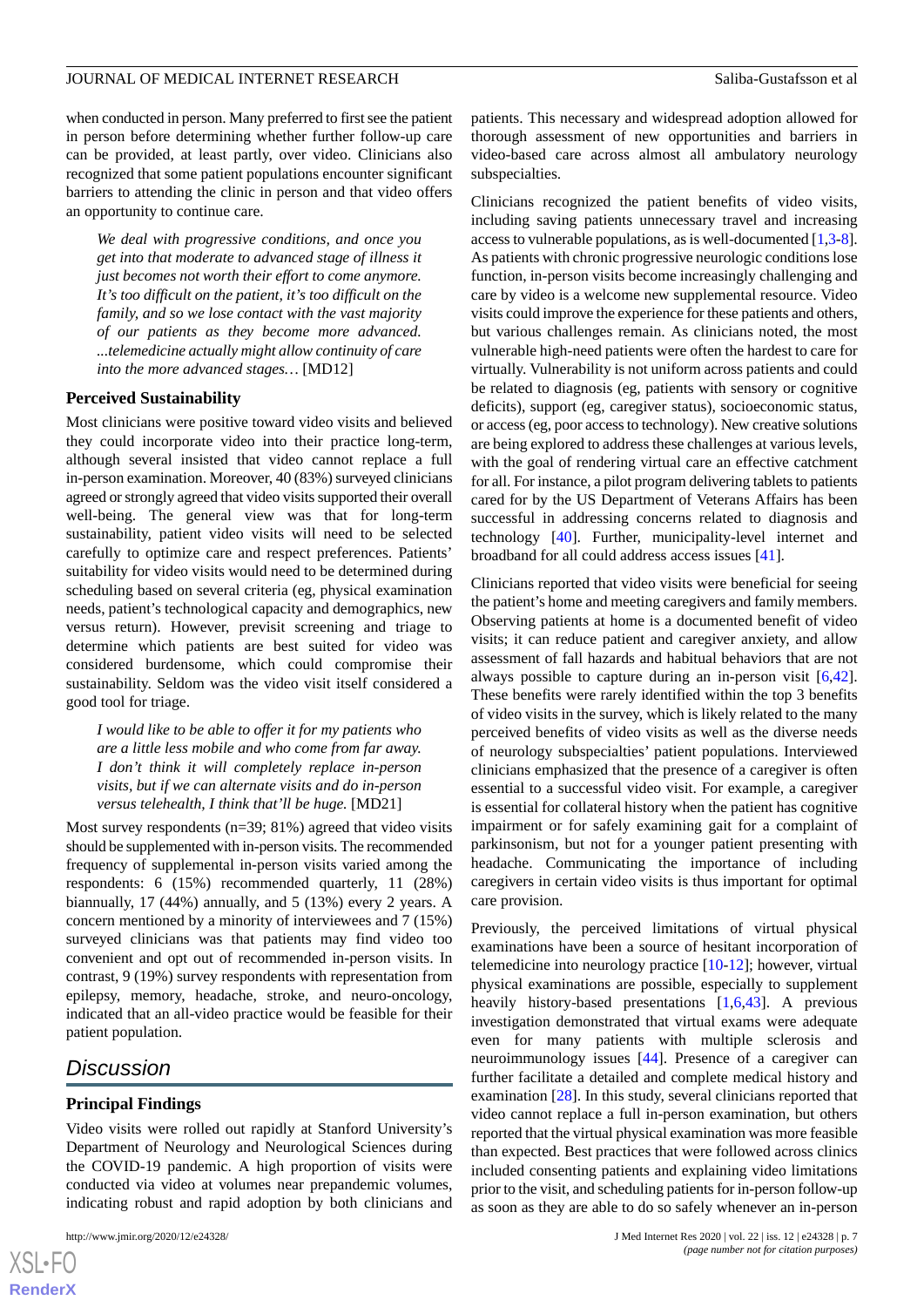examination was deemed important during the video visit. As clinics adjust to new routines and workflows, measures are also being taken to further optimize the virtual exam experience. For instance, the department has organized teleneurology professional development webinars on optimal virtual physical examination techniques [\[23](#page-9-6),[45\]](#page-10-9), and guidance documents on this topic have also been developed internally. Together with time and experience, these efforts may further increase clinician comfort with the virtual physical examination.

Clinicians were keen about the ability to work remotely, reduction in uncompensated work, and flexible scheduling facilitated by video visit use. In the current configuration, video visits are not constrained by clinic spaces nor specific staffing needs, thereby allowing clinicians flexibility to vary timing and length of both their overall clinic session and individual patient appointments. This is a clear benefit, as lack of flexibility in work is a key driver of burnout [[46\]](#page-10-10), and even more salient given increased family and childcare duties for many due to the pandemic. Furthermore, reducing uncompensated work has potential well-being benefits. Historically, clinicians with full clinic schedules answered patient messages and phone calls uncompensated outside of normal clinical hours; this is another driver of physician burnout [[47\]](#page-10-11). Video visits have relatively fewer constraints than in-person visits that are often booked out for months, and could enable the ability to address a new patient concern in short order "on the clock" and compensated. Further, most respondents also reported that video visits support their well-being, which is key in a specialty where an estimated 60% of clinicians reported at least one symptom of burnout even before the pandemic [[48\]](#page-10-12).

Perceived sustainability of video visits was high; clinicians emphasized a desire for video visits to remain a permanent fixture in their practice. However, the proportion of video visits and in-person visits within their practice was anticipated to change in their postpandemic practice and vary by individual providers and subspecialty. Most clinicians preferred to have a practice that uses both video and in-person visits, but more than half (57%) expressed a preference for less frequent in-person visits (ie, every 1 or 2 years). Perhaps most surprisingly, nearly 20% of clinicians from a variety of neurology subspecialties indicated that an all-virtual practice was possible. This variation in preferences may reflect the wide variation in the nature and examination demands of neurologic subspecialties, with subspecialties known to be especially exam-dependent (eg, movement and neuromuscular disorders) notably absent from those indicating feasibility of an entirely virtual practice.

The capabilities of mobile technology and remote monitoring have facilitated great advances in telemedicine [\[2](#page-8-1)[,6,](#page-8-10)[8](#page-8-5),[14\]](#page-9-17); however, several challenges remain and need to be addressed to enable long-term sustainability of video visits. Audio and video connectivity issues may be partially ameliorated by software updates and through increased experience with telemedicine, particularly for clinicians. On the other hand, some technological issues experienced by patients could potentially be addressed with targeted efforts, including more previsit planning and education with a staff member. To enhance the video visit experience for both patients and clinicians, pertinent features included virtual waiting rooms and multiuser

interfaces to promote incorporation of trainees, interpretation services, and multidisciplinary care. Some of these features were added in subsequent updates and parallel workflows were developed to use other HIPAA-compliant platforms for visits including trainees or interpreters. In our experience, this parallel platform and approach were important for resolving some issues of functionality and service; however, the lack of integration and interoperability with standard EMR video functionality could impact sustainability.

Further analysis of the workflow around telemedicine in ambulatory neurology is needed as there is growing recognition that workflow is nontrivial and complex [[49\]](#page-10-13). In this study, initial workflows for video visits did not include MAs taking patient vitals and performing medication reconciliation, key aspects of in-person visits for new patients. Clinic processes should reincorporate MAs in video previsits, perhaps through phone or video visits in the days prior to the clinical video visit. As clinical workflows evolve to sustain video visit use and meet the needs of the most vulnerable patient populations, these video previsits could potentially also provide patient education on optimal lighting, how to position devices, space, and presence of caregivers.

#### **Strengths and Limitations**

Perceptions of clinicians using video visits were captured in real time during early rapid implementation through interviews and/or a survey across many ambulatory neurology subspecialties. However, given its nascent state, operational scheduling data only captured data of video visits conducted via the EPIC Hyperspace Platform and did not consistently reflect visits conducted on other HIPAA-compliant software, such as Zoom. Therefore, the data presented herein likely underestimate the actual total number of completed visits. Further, when video visits were diverted to phone calls or other software during the 8-week implementation period, the scheduling system incorrectly categorized the encounter as cancelled, no show, or patient left without being seen. This limitation has been recently addressed, presenting an opportunity to investigate the impact of video visits on clinic utilization in future investigations. Finally, views of other essential health care staff, such as patient care coordinators and MAs, who performed essential activities (eg, scheduling and confirming patients' technology capabilities), as well as residents and patients/caregivers, are not presented here.

#### **Conclusions**

Video visit adoption was rapid at Stanford's ambulatory neurology clinics. Almost all clinicians conducted video visits by the eighth week of implementation and achieved near-normal patient volumes during the COVID-19 pandemic stay-at-home order. Despite the sudden change in workflow, clinicians largely expressed positive views toward video visits; clinicians supported permanent integration of video visits and noted them to be conducive to physician well-being. However, overall clinician satisfaction was impacted by technological issues, limitations with the physical examination, and challenges accessing vulnerable patient populations. Although our mixed methods evaluation confirmed the success of video visits in all subspecialty neurology clinics across many dimensions,

```
XSL•FO
RenderX
```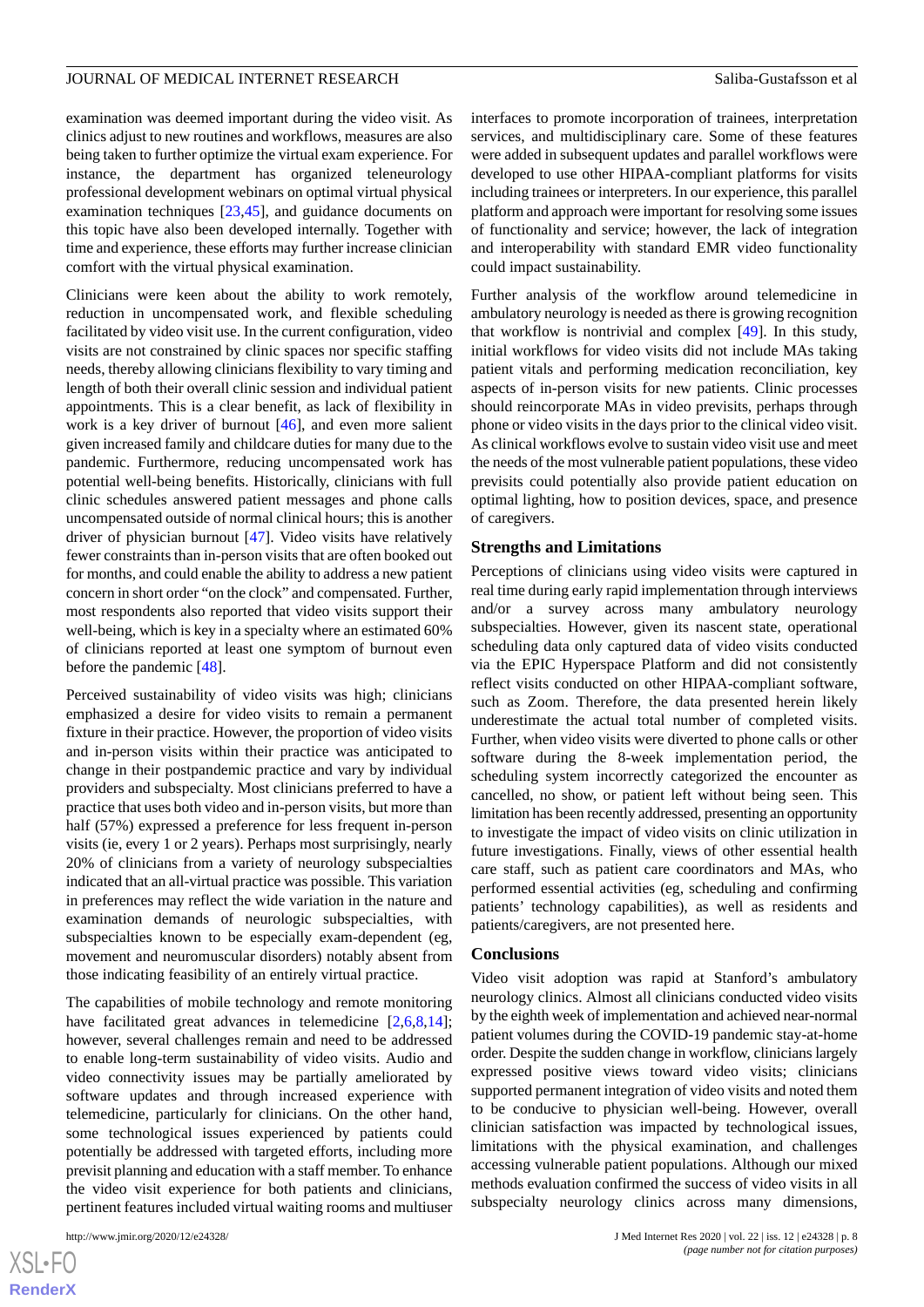innovations must be developed to address their limitations. Additional solutions are also needed for the most vulnerable patient populations. A crucial next step for optimization is to understand patients' experiences and preferences.

# **Acknowledgments**

We would like to extend our gratitude to all participating clinicians who shared their insights with us. Thank you to Dr Frank Longo, Dr Yuen So, Alison Kerr, Sophia Loo, and Dana Gonzales for their support of this clinical innovation. We also thank Dr David Larson and the leadership of the Improvement Capability Development Program for arranging the partnership between the Department of Neurology & Neurological Sciences and the Evaluation Sciences Unit.

This project was supported by Stanford Health Care as part of the Improvement Capability Development Program. The Stanford REDCap platform was used for quantitative survey data collection. The Stanford REDCap platform [\[31](#page-9-11)] is developed and operated by the Stanford Medicine Research information technology team. The REDCap platform services at Stanford are subsidized by both the Stanford School of Medicine Research Office and the National Center for Research Resources and the National Center for Advancing Translational Sciences, National Institutes of Health, through grant UL1 TR001085.

# **Authors' Contributions**

RMK, SMRK, CGBJ, LY, JFW, JGS, SMA, CAG, and MW contributed to conception and design. RMK, LY, JFW, and CAG contributed to implementation. EASG, SMRK, and DWG contributed to data acquisition, analysis, and interpretation. CGBJ, ASL, and MRV contributed to data acquisition and analysis. EASG, RMK, SMRK, MW contributed to manuscript drafts and significant revisions. CGBJ, DWG, ASK, MRV, LY, JFW, JGS, SMA, and CAG contributed to manuscript revisions. All authors gave final approval of the published version.

# <span id="page-8-8"></span>**Conflicts of Interest**

None declared.

# **Multimedia Appendix 1**

<span id="page-8-9"></span>Selected questions from 20-item neurology video visit clinician survey administered electronically via the REDCap survey tool. [[DOCX File , 22 KB](https://jmir.org/api/download?alt_name=jmir_v22i12e24328_app1.docx&filename=8f6c33a7c8b5288f74fd452093dd2025.docx)-[Multimedia Appendix 1\]](https://jmir.org/api/download?alt_name=jmir_v22i12e24328_app1.docx&filename=8f6c33a7c8b5288f74fd452093dd2025.docx)

# **Multimedia Appendix 2**

<span id="page-8-0"></span>Interview guide used to understand ambulatory neurology clinicians'views on the acceptability, appropriateness, and sustainability of video visits in their practice.

<span id="page-8-1"></span>[[DOCX File , 15 KB](https://jmir.org/api/download?alt_name=jmir_v22i12e24328_app2.docx&filename=f7dcdabac2a0bdc25ed80117c73ebc3f.docx)-[Multimedia Appendix 2\]](https://jmir.org/api/download?alt_name=jmir_v22i12e24328_app2.docx&filename=f7dcdabac2a0bdc25ed80117c73ebc3f.docx)

# **References**

- <span id="page-8-2"></span>1. Hatcher-Martin JM, Adams JL, Anderson ER, Bove R, Burrus TM, Chehrenama M, et al. Telemedicine in neurology. Neurology 2020 Jan 07;94(1):30-38. [doi: 10.1212/wnl.00000000000008708]
- <span id="page-8-3"></span>2. Dorsey ER, Glidden AM, Holloway MR, Birbeck GL, Schwamm LH. Teleneurology and mobile technologies: the future of neurological care. Nat Rev Neurol 2018 May 6;14(5):285-297. [doi: [10.1038/nrneurol.2018.31](http://dx.doi.org/10.1038/nrneurol.2018.31)] [Medline: [29623949](http://www.ncbi.nlm.nih.gov/entrez/query.fcgi?cmd=Retrieve&db=PubMed&list_uids=29623949&dopt=Abstract)]
- <span id="page-8-4"></span>3. Davis LE, Harnar J, LaChey-Barbee LA, Pirio Richardson S, Fraser A, King MK. Using teleneurology to deliver chronic neurologic care to rural veterans: analysis of the first 1,100 patient visits. Telemed J E Health 2019 Apr;25(4):274-278. [doi: [10.1089/tmj.2018.0067\]](http://dx.doi.org/10.1089/tmj.2018.0067) [Medline: [30016207](http://www.ncbi.nlm.nih.gov/entrez/query.fcgi?cmd=Retrieve&db=PubMed&list_uids=30016207&dopt=Abstract)]
- <span id="page-8-10"></span>4. Demaerschalk BM, Berg J, Chong BW, Gross H, Nystrom K, Adeoye O, et al. American telemedicine association: telestroke guidelines. Telemed J E Health 2017 May; 23(5): 376-389 [[FREE Full text\]](http://europepmc.org/abstract/MED/28384077) [doi: 10.1089/tmj. 2017.0006] [Medline: [28384077](http://www.ncbi.nlm.nih.gov/entrez/query.fcgi?cmd=Retrieve&db=PubMed&list_uids=28384077&dopt=Abstract)]
- <span id="page-8-6"></span>5. Appireddy R, Khan S, Leaver C, Martin C, Jin A, Durafourt BA, et al. Home virtual visits for outpatient follow-up stroke care: cross-sectional study. J Med Internet Res 2019 Oct 07;21(10):e13734 [[FREE Full text\]](https://www.jmir.org/2019/10/e13734/) [doi: [10.2196/13734](http://dx.doi.org/10.2196/13734)] [Medline: [31593536](http://www.ncbi.nlm.nih.gov/entrez/query.fcgi?cmd=Retrieve&db=PubMed&list_uids=31593536&dopt=Abstract)]
- <span id="page-8-5"></span>6. Ben-Pazi H, Browne P, Chan P, Cubo E, Guttman M, Hassan A, International Parkinson and Movement Disorder Society Telemedicine Task Force. The promise of telemedicine for movement disorders: an interdisciplinary approach. Curr Neurol Neurosci Rep 2018 Apr 13;18(5):26. [doi: [10.1007/s11910-018-0834-6](http://dx.doi.org/10.1007/s11910-018-0834-6)] [Medline: [29654523\]](http://www.ncbi.nlm.nih.gov/entrez/query.fcgi?cmd=Retrieve&db=PubMed&list_uids=29654523&dopt=Abstract)
- <span id="page-8-7"></span>7. Mammen JR, Elson MJ, Java JJ, Beck CA, Beran DB, Biglan KM, et al. Patient and physician perceptions of virtual visits for Parkinson's disease: a qualitative study. Telemed J E Health 2018 Apr;24(4):255-267. [doi: [10.1089/tmj.2017.0119\]](http://dx.doi.org/10.1089/tmj.2017.0119) [Medline: [28787250](http://www.ncbi.nlm.nih.gov/entrez/query.fcgi?cmd=Retrieve&db=PubMed&list_uids=28787250&dopt=Abstract)]
- 8. Schneider RB, Biglan KM. The promise of telemedicine for chronic neurological disorders: the example of Parkinson's disease. Lancet Neurol 2017 Jul;16(7):541-551. [doi: [10.1016/S1474-4422\(17\)30167-9\]](http://dx.doi.org/10.1016/S1474-4422(17)30167-9) [Medline: [28566190](http://www.ncbi.nlm.nih.gov/entrez/query.fcgi?cmd=Retrieve&db=PubMed&list_uids=28566190&dopt=Abstract)]
- 9. Howard IM, Kaufman MS. Telehealth applications for outpatients with neuromuscular or musculoskeletal disorders. Muscle Nerve 2018 Oct 17;58(4):475-485. [doi: [10.1002/mus.26115](http://dx.doi.org/10.1002/mus.26115)] [Medline: [29510449\]](http://www.ncbi.nlm.nih.gov/entrez/query.fcgi?cmd=Retrieve&db=PubMed&list_uids=29510449&dopt=Abstract)

[XSL](http://www.w3.org/Style/XSL)•FO **[RenderX](http://www.renderx.com/)**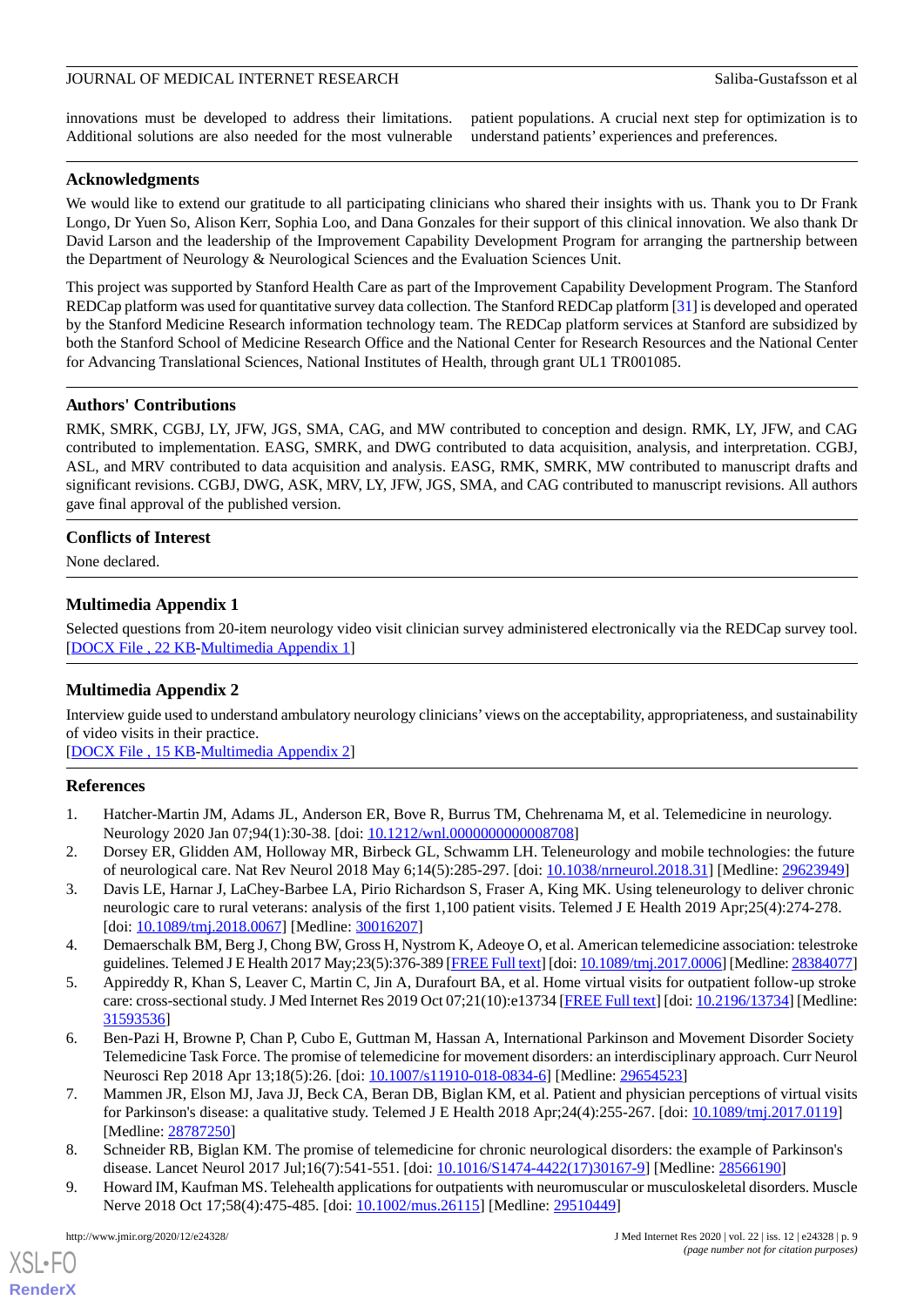- <span id="page-9-14"></span>10. Helleman J, Kruitwagen ET, van den Berg LH, Visser-Meily JMA, Beelen A. The current use of telehealth in ALS care and the barriers to and facilitators of implementation: a systematic review. Amyotroph Lateral Scler Frontotemporal Degener 2020 May 26;21(3-4):167-182. [doi: [10.1080/21678421.2019.1706581](http://dx.doi.org/10.1080/21678421.2019.1706581)] [Medline: [31878794](http://www.ncbi.nlm.nih.gov/entrez/query.fcgi?cmd=Retrieve&db=PubMed&list_uids=31878794&dopt=Abstract)]
- <span id="page-9-15"></span><span id="page-9-1"></span>11. Hassan A, Dorsey ER, Goetz CG, Bloem BR, Guttman M, Tanner CM, et al. Telemedicine use for movement disorders: a global survey. Telemed J E Health 2018 Dec;24(12):979-992. [doi: [10.1089/tmj.2017.0295\]](http://dx.doi.org/10.1089/tmj.2017.0295) [Medline: [29565764\]](http://www.ncbi.nlm.nih.gov/entrez/query.fcgi?cmd=Retrieve&db=PubMed&list_uids=29565764&dopt=Abstract)
- 12. Geronimo A, Wright C, Morris A, Walsh S, Snyder B, Simmons Z. Incorporation of telehealth into a multidisciplinary ALS clinic: feasibility and acceptability. Amyotroph Lateral Scler Frontotemporal Degener 2017 Nov 05;18(7-8):555-561. [doi: [10.1080/21678421.2017.1338298](http://dx.doi.org/10.1080/21678421.2017.1338298)] [Medline: [28678542\]](http://www.ncbi.nlm.nih.gov/entrez/query.fcgi?cmd=Retrieve&db=PubMed&list_uids=28678542&dopt=Abstract)
- <span id="page-9-17"></span><span id="page-9-0"></span>13. George BP, Scoglio NJ, Reminick JI, Rajan B, Beck CA, Seidmann A, et al. Telemedicine in leading US neurology departments. Neurohospitalist 2012 Oct 17;2(4):123-128 [[FREE Full text](http://europepmc.org/abstract/MED/23983876)] [doi: [10.1177/1941874412450716\]](http://dx.doi.org/10.1177/1941874412450716) [Medline: [23983876](http://www.ncbi.nlm.nih.gov/entrez/query.fcgi?cmd=Retrieve&db=PubMed&list_uids=23983876&dopt=Abstract)]
- 14. Achey M, Aldred JL, Aljehani N, Bloem BR, Biglan KM, Chan P, International Parkinson and Movement Disorder Society Telemedicine Task Force. The past, present, and future of telemedicine for Parkinson's disease. Mov Disord 2014 Jun 17;29(7):871-883. [doi: [10.1002/mds.25903\]](http://dx.doi.org/10.1002/mds.25903) [Medline: [24838316\]](http://www.ncbi.nlm.nih.gov/entrez/query.fcgi?cmd=Retrieve&db=PubMed&list_uids=24838316&dopt=Abstract)
- 15. Wechsler LR. Advantages and limitations of teleneurology. JAMA Neurol 2015 Mar 01;72(3):349-354. [doi: [10.1001/jamaneurol.2014.3844\]](http://dx.doi.org/10.1001/jamaneurol.2014.3844) [Medline: [25580942\]](http://www.ncbi.nlm.nih.gov/entrez/query.fcgi?cmd=Retrieve&db=PubMed&list_uids=25580942&dopt=Abstract)
- <span id="page-9-2"></span>16. Reider-Demer MM, Eliashiv D. Expanding the use of telemedicine in neurology: a pilot study. JMTM 2018 Oct;7(2):46-50. [doi: [10.7309/jmtm.7.2.6\]](http://dx.doi.org/10.7309/jmtm.7.2.6)
- <span id="page-9-3"></span>17. Patel UK, Malik P, DeMasi M, Lunagariya A, Jani VB. Multidisciplinary approach and outcomes of tele-neurology: a review. Cureus 2019 Apr 08;11(4):e4410 [\[FREE Full text\]](http://europepmc.org/abstract/MED/31205830) [doi: [10.7759/cureus.4410\]](http://dx.doi.org/10.7759/cureus.4410) [Medline: [31205830\]](http://www.ncbi.nlm.nih.gov/entrez/query.fcgi?cmd=Retrieve&db=PubMed&list_uids=31205830&dopt=Abstract)
- 18. Bashshur R, Doarn CR, Frenk JM, Kvedar JC, Woolliscroft JO. Telemedicine and the COVID-19 pandemic, lessons for the future. Telemed J E Health 2020 May 08;26(5):571-573. [doi: [10.1089/tmj.2020.29040.rb\]](http://dx.doi.org/10.1089/tmj.2020.29040.rb) [Medline: [32275485\]](http://www.ncbi.nlm.nih.gov/entrez/query.fcgi?cmd=Retrieve&db=PubMed&list_uids=32275485&dopt=Abstract)
- 19. Hollander JE, Carr BG. Virtually perfect? Telemedicine for Covid-19. N Engl J Med 2020 Apr 30;382(18):1679-1681. [doi: [10.1056/NEJMp2003539](http://dx.doi.org/10.1056/NEJMp2003539)] [Medline: [32160451](http://www.ncbi.nlm.nih.gov/entrez/query.fcgi?cmd=Retrieve&db=PubMed&list_uids=32160451&dopt=Abstract)]
- <span id="page-9-4"></span>20. Reeves JJ, Hollandsworth HM, Torriani FJ, Taplitz R, Abeles S, Tai-Seale M, et al. Rapid response to COVID-19: health informatics support for outbreak management in an academic health system. J Am Med Inform Assoc 2020 Jun 01;27(6):853-859 [[FREE Full text](http://europepmc.org/abstract/MED/32208481)] [doi: [10.1093/jamia/ocaa037](http://dx.doi.org/10.1093/jamia/ocaa037)] [Medline: [32208481\]](http://www.ncbi.nlm.nih.gov/entrez/query.fcgi?cmd=Retrieve&db=PubMed&list_uids=32208481&dopt=Abstract)
- <span id="page-9-6"></span><span id="page-9-5"></span>21. Myers US, Birks A, Grubaugh AL, Axon RN. Flattening the curve by getting ahead of it: how the VA healthcare system is leveraging telehealth to provide continued access to care for rural veterans. J Rural Health 2020 Apr 13:1 [\[FREE Full](http://europepmc.org/abstract/MED/32282955) [text](http://europepmc.org/abstract/MED/32282955)] [doi: [10.1111/jrh.12449](http://dx.doi.org/10.1111/jrh.12449)] [Medline: [32282955](http://www.ncbi.nlm.nih.gov/entrez/query.fcgi?cmd=Retrieve&db=PubMed&list_uids=32282955&dopt=Abstract)]
- <span id="page-9-7"></span>22. Centers for Medicare and Medicaid Services. Medicare telemedicine health care provider fact sheet. 2020. URL: [https:/](https://tinyurl.com/y4qz4am4) [/tinyurl.com/y4qz4am4](https://tinyurl.com/y4qz4am4) [accessed 2020-08-17]
- 23. American Academy of Neurology. Telemedicine and COVID-19 implementation guide. 2020. URL: [https://tinyurl.com/](https://tinyurl.com/y37xxkrv) [y37xxkrv](https://tinyurl.com/y37xxkrv) [accessed 2020-08-17]
- 24. Waldman G, Mayeux R, Claassen J, Agarwal S, Willey J, Anderson E, et al. Preparing a neurology department for SARS-CoV-2 (COVID-19). Neurology 2020 Apr 06;94(20):886-891. [doi: [10.1212/wnl.0000000000009519](http://dx.doi.org/10.1212/wnl.0000000000009519)]
- <span id="page-9-9"></span>25. Guidon AC, Amato AA. COVID-19 and neuromuscular disorders. Neurology 2020 Apr 13;94(22):959-969. [doi: [10.1212/wnl.0000000000009566](http://dx.doi.org/10.1212/wnl.0000000000009566)]
- <span id="page-9-16"></span>26. Klein BC, Busis NA. COVID-19 is catalyzing the adoption of teleneurology. Neurology 2020 Apr 01;94(21):903-904. [doi: [10.1212/wnl.0000000000009494\]](http://dx.doi.org/10.1212/wnl.0000000000009494)
- <span id="page-9-8"></span>27. Yang L, Brown-Johnson CG, Miller-Kuhlmann R, Kling SM, Saliba-Gustafsson EA, Shaw JG, et al. Accelerated launch of video visits in ambulatory neurology during COVID-19. Neurology 2020 Jul 01;95(7):305-311. [doi: [10.1212/wnl.0000000000010015](http://dx.doi.org/10.1212/wnl.0000000000010015)]
- <span id="page-9-10"></span>28. Grossman SN, Han SC, Balcer LJ, Kurzweil A, Weinberg H, Galetta SL, et al. Rapid implementation of virtual neurology in response to the COVID-19 pandemic. Neurology 2020 May 01;94(24):1077-1087. [doi: [10.1212/wnl.0000000000009677\]](http://dx.doi.org/10.1212/wnl.0000000000009677)
- <span id="page-9-12"></span><span id="page-9-11"></span>29. Strowd RE, Strauss L, Graham R, Dodenhoff K, Schreiber A, Thomson S, et al. Rapid implementation of outpatient teleneurology in rural Appalachia: barriers and disparities. Neurol Clin Pract 2020 Jul 13:10.1212/CPJ.0000000000000906. [doi: 10.1212/cpj.00000000000000906]
- <span id="page-9-13"></span>30. Proctor E, Silmere H, Raghavan R, Hovmand P, Aarons G, Bunger A, et al. Outcomes for implementation research: conceptual distinctions, measurement challenges, and research agenda. Adm Policy Ment Health 2011 Mar 19;38(2):65-76 [[FREE Full text](http://europepmc.org/abstract/MED/20957426)] [doi: [10.1007/s10488-010-0319-7\]](http://dx.doi.org/10.1007/s10488-010-0319-7) [Medline: [20957426](http://www.ncbi.nlm.nih.gov/entrez/query.fcgi?cmd=Retrieve&db=PubMed&list_uids=20957426&dopt=Abstract)]
- 31. REDCap. Welcome to REDCap @Stanford. 2020. URL: <https://redcap.stanford.edu/> [accessed 2020-08-17]
- 32. R Foundation for Statistical Computing. R: A language and environment for statistical computing. Vienna, Austria; 2020. URL: <https://www.r-project.org/> [accessed 2020-08-17]
- 33. Auguie B, Antonov A. gridExtra: miscellaneous functions for Grid graphics. 2017. URL: [https://CRAN.R-project.org/](https://CRAN.R-project.org/package=gridExtra) [package=gridExtra](https://CRAN.R-project.org/package=gridExtra) [accessed 2020-08-17]
- 34. Wickham H, Pedersen TL. gtable: arrange Grobs in tables. RStudio. 2019. URL:<https://CRAN.R-project.org/package=gtable> [accessed 2020-08-17]

[XSL](http://www.w3.org/Style/XSL)•FO **[RenderX](http://www.renderx.com/)**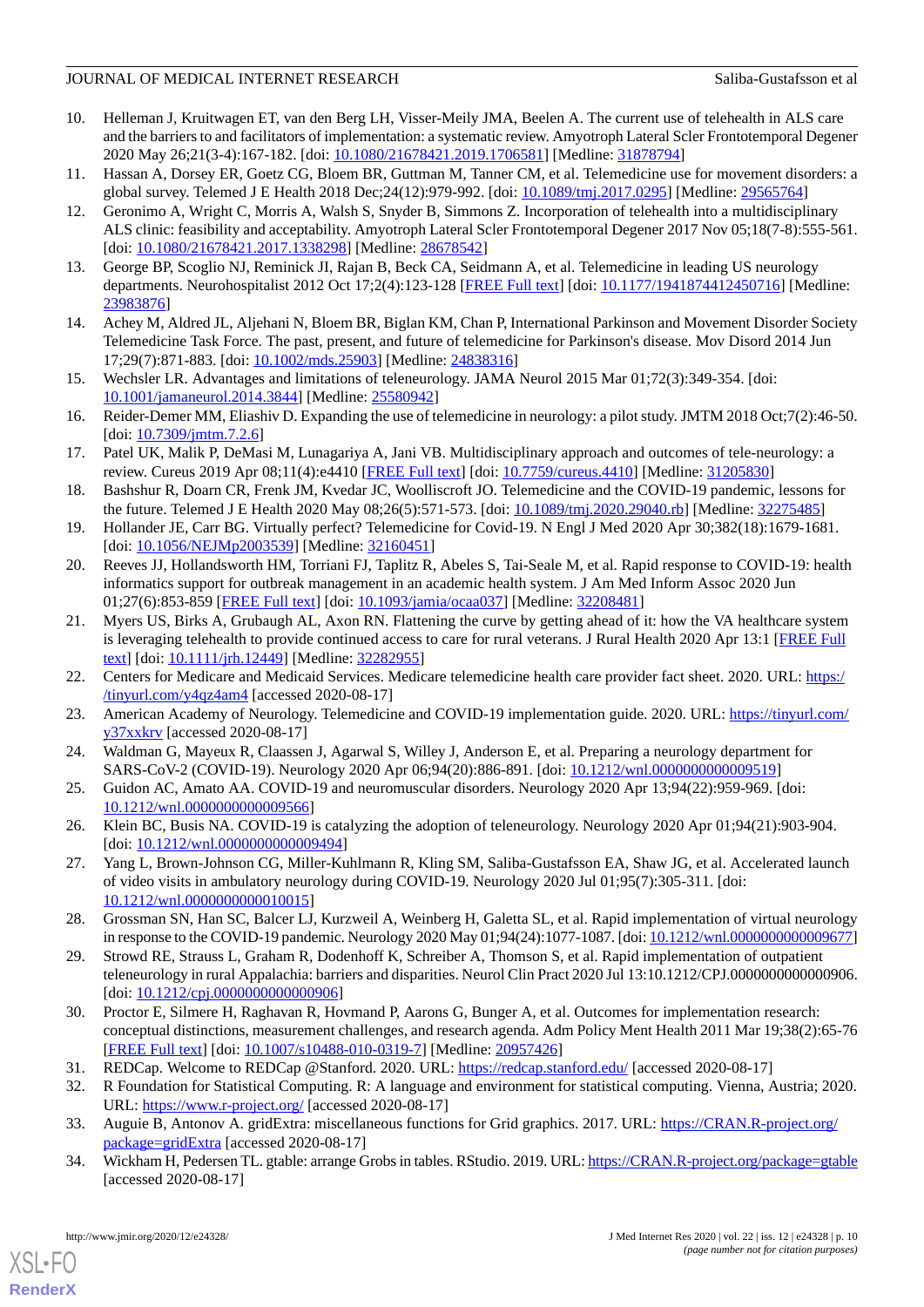- 35. Urbanek S, Horner J. Cairo: R graphics device using Cairo graphics library for creating high-quality bitmap (PNG, JPEG, TIFF), vector (PDF, SVG, PostScript) and display (X11 and Win32) output. RStudio. 2020. URL: [https://CRAN.R-project.org/](https://CRAN.R-project.org/package=Cairo) [package=Cairo](https://CRAN.R-project.org/package=Cairo) [accessed 2020-08-17]
- <span id="page-10-1"></span><span id="page-10-0"></span>36. Barthelme S, Tschumperle D, Wijffels J, Assemlal HE, Ochi S. Imager: image processing library based on CImg. RStudio. 2019 Jun. URL:<https://CRAN.R-project.org/package=imager> [accessed 2020-08-17]
- <span id="page-10-2"></span>37. Averill JB. Matrix analysis as a complementary analytic strategy in qualitative inquiry. Qual Health Res 2002 Jul 01;12(6):855-866. [doi: [10.1177/10432302012006011\]](http://dx.doi.org/10.1177/10432302012006011)
- <span id="page-10-3"></span>38. Tariq S, Woodman J. Using mixed methods in health research. JRSM Short Rep 2013 Jun 31;4(6):2042533313479197 [[FREE Full text](https://journals.sagepub.com/doi/10.1177/2042533313479197?url_ver=Z39.88-2003&rfr_id=ori:rid:crossref.org&rfr_dat=cr_pub%3dpubmed)] [doi: [10.1177/2042533313479197\]](http://dx.doi.org/10.1177/2042533313479197) [Medline: [23885291](http://www.ncbi.nlm.nih.gov/entrez/query.fcgi?cmd=Retrieve&db=PubMed&list_uids=23885291&dopt=Abstract)]
- <span id="page-10-4"></span>39. Bekhet AK, Zauszniewski JA. Methodological triangulation: an approach to understanding data. Nurse Res 2012 Nov 22;20(2):40-43. [doi: [10.7748/nr2012.11.20.2.40.c9442](http://dx.doi.org/10.7748/nr2012.11.20.2.40.c9442)] [Medline: [23316537\]](http://www.ncbi.nlm.nih.gov/entrez/query.fcgi?cmd=Retrieve&db=PubMed&list_uids=23316537&dopt=Abstract)
- <span id="page-10-5"></span>40. Slightam C, Gregory AJ, Hu J, Jacobs J, Gurmessa T, Kimerling R, et al. Patient perceptions of video visits using Veterans Affairs telehealth tablets: survey study. J Med Internet Res 2020 Apr 15;22(4):e15682 [\[FREE Full text](https://www.jmir.org/2020/4/e15682/)] [doi: [10.2196/15682\]](http://dx.doi.org/10.2196/15682) [Medline: [32293573](http://www.ncbi.nlm.nih.gov/entrez/query.fcgi?cmd=Retrieve&db=PubMed&list_uids=32293573&dopt=Abstract)]
- <span id="page-10-6"></span>41. Benda NC, Veinot TC, Sieck CJ, Ancker JS. Broadband internet access is a social determinant of health!. Am J Public Health 2020 Aug;110(8):1123-1125. [doi: [10.2105/ajph.2020.305784\]](http://dx.doi.org/10.2105/ajph.2020.305784)
- <span id="page-10-7"></span>42. Dorsey ER, Vlaanderen FP, Engelen LJ, Kieburtz K, Zhu W, Biglan KM, et al. Moving Parkinson care to the home.. Mov Disord 2016 Sep;31(9):1258-1262 [\[FREE Full text](http://europepmc.org/abstract/MED/27501323)] [doi: [10.1002/mds.26744](http://dx.doi.org/10.1002/mds.26744)] [Medline: [27501323\]](http://www.ncbi.nlm.nih.gov/entrez/query.fcgi?cmd=Retrieve&db=PubMed&list_uids=27501323&dopt=Abstract)
- <span id="page-10-8"></span>43. Blue R, Yang AI, Zhou C, De Ravin E, Teng CW, Arguelles GR, et al. Telemedicine in the era of coronavirus disease 2019 (COVID-19): a neurosurgical perspective. World Neurosurg 2020 Jul;139:549-557 [\[FREE Full text\]](http://europepmc.org/abstract/MED/32426065) [doi: [10.1016/j.wneu.2020.05.066](http://dx.doi.org/10.1016/j.wneu.2020.05.066)] [Medline: [32426065](http://www.ncbi.nlm.nih.gov/entrez/query.fcgi?cmd=Retrieve&db=PubMed&list_uids=32426065&dopt=Abstract)]
- <span id="page-10-9"></span>44. Bove R, Garcha P, Bevan CJ, Crabtree-Hartman E, Green AJ, Gelfand JM. Clinic to in-home telemedicine reduces barriers to care for patients with MS or other neuroimmunologic conditions. Neurol Neuroimmunol Neuroinflamm 2018 Nov;5(6):e505 [[FREE Full text](http://nn.neurology.org/cgi/pmidlookup?view=long&pmid=30775409)] [doi: [10.1212/NXI.0000000000000505](http://dx.doi.org/10.1212/NXI.0000000000000505)] [Medline: [30775409\]](http://www.ncbi.nlm.nih.gov/entrez/query.fcgi?cmd=Retrieve&db=PubMed&list_uids=30775409&dopt=Abstract)
- <span id="page-10-10"></span>45. Boes CJ, Leep Hunderfund AN, Martinez-Thompson JM, Kumar N, Savica R, Cutsforth-Gregory JK, et al. A primer on the in-home teleneurologic examination. Neurol Clin Pract 2020 May 21:10.1212/CPJ.0000000000000876. [doi: [10.1212/cpj.0000000000000876](http://dx.doi.org/10.1212/cpj.0000000000000876)]
- <span id="page-10-11"></span>46. Shanafelt TD, Noseworthy JH. Executive leadership and physician well-being: nine organizational strategies to promote engagement and reduce burnout. Mayo Clin Proc 2017 Jan;92(1):129-146. [doi: [10.1016/j.mayocp.2016.10.004](http://dx.doi.org/10.1016/j.mayocp.2016.10.004)] [Medline: [27871627](http://www.ncbi.nlm.nih.gov/entrez/query.fcgi?cmd=Retrieve&db=PubMed&list_uids=27871627&dopt=Abstract)]
- <span id="page-10-13"></span><span id="page-10-12"></span>47. Gardner R, Cooper E, Haskell J, Harris D, Poplau S, Kroth P, et al. Physician stress and burnout: the impact of health information technology. J Am Med Inform Assoc 2019 Feb 01;26(2):106-114. [doi: [10.1093/jamia/ocy145\]](http://dx.doi.org/10.1093/jamia/ocy145) [Medline: [30517663](http://www.ncbi.nlm.nih.gov/entrez/query.fcgi?cmd=Retrieve&db=PubMed&list_uids=30517663&dopt=Abstract)]
- 48. Busis NA, Shanafelt TD, Keran CM, Levin KH, Schwarz HB, Molano JR, et al. Burnout, career satisfaction, and well-being among US neurologists in 2016. Neurology 2017 Jan 25;88(8):797-808. [doi: [10.1212/wnl.0000000000003640\]](http://dx.doi.org/10.1212/wnl.0000000000003640)
- 49. Unertl KM, Novak LL, Johnson KB, Lorenzi NM. Traversing the many paths of workflow research: developing a conceptual framework of workflow terminology through a systematic literature review. J Am Med Inform Assoc 2010;17(3):265-273 [[FREE Full text](http://europepmc.org/abstract/MED/20442143)] [doi: [10.1136/jamia.2010.004333\]](http://dx.doi.org/10.1136/jamia.2010.004333) [Medline: [20442143\]](http://www.ncbi.nlm.nih.gov/entrez/query.fcgi?cmd=Retrieve&db=PubMed&list_uids=20442143&dopt=Abstract)

# **Abbreviations**

**APP:** advanced practice provider **EMR:** electronic medical record **HIPAA:** Health Insurance Portability and Accountability Act **MA:** medical assistant

*Edited by G Eysenbach, R Kukafka; submitted 15.09.20; peer-reviewed by K Nevel, B Clay; comments to author 16.10.20; revised version received 22.10.20; accepted 23.11.20; published 09.12.20*

*Please cite as:*

*Saliba-Gustafsson EA, Miller-Kuhlmann R, Kling SMR, Garvert DW, Brown-Johnson CG, Lestoquoy AS, Verano MR, Yang L, Falco-Walter J, Shaw JG, Asch SM, Gold CA, Winget M Rapid Implementation of Video Visits in Neurology During COVID-19: Mixed Methods Evaluation*

*J Med Internet Res 2020;22(12):e24328*

*URL: <http://www.jmir.org/2020/12/e24328/>*

*doi: [10.2196/24328](http://dx.doi.org/10.2196/24328) PMID: [33245699](http://www.ncbi.nlm.nih.gov/entrez/query.fcgi?cmd=Retrieve&db=PubMed&list_uids=33245699&dopt=Abstract)*

[XSL](http://www.w3.org/Style/XSL)•FO **[RenderX](http://www.renderx.com/)**